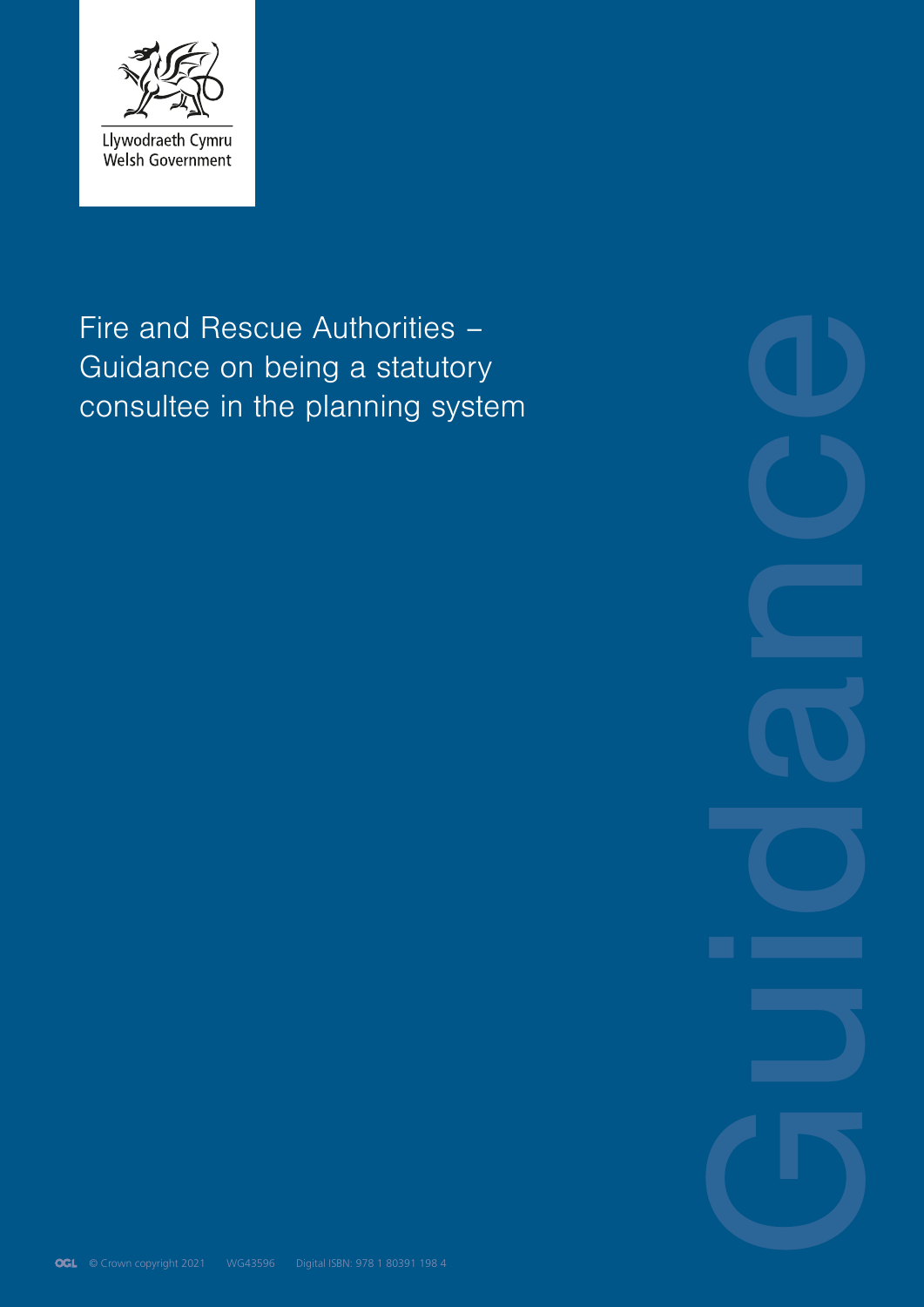## **Fire and Rescue Authorities – Guidance on being a statutory consultee in the planning system**

## **1. Introduction**

- 1.1 The Town and Country Planning (Development Management Procedure) (Wales) Order 2012 ("DMPWO") and the Developments of National Significance (Procedure) (Wales) Order 2016 ('DNSPWO') (referred to collectively as "the Procedure Orders") place a statutory requirement on key bodies to be consulted at the pre-application and post-submission consultation stages of the consenting processes for planning applications and applications for Developments of National Significance (DNS).
- 1.2 On 27 October, The Development Procedure (Consultees) (Wales) (Miscellaneous Amendments) Order 2021 ("the Order") was laid before the Senedd. The Order amends the Procedure Orders so as to make Fire and Rescue Authorities (FRAs) in Wales 'statutory consultees' for certain types of development at both pre-application and post-submission stages. This will apply to planning applications to be determined by local planning authorities (LPAs) and DNS applications determined by the Welsh Ministers.
- 1.3 The requirements set out in this guidance will come into force gradually, starting on 24 January 2022, to enable FRAs to become familiar with the new process and procedures placed upon them. Further information on the phased approach is set out in section 8 below.
- 1.4 In order to inform FRAs of the requirements placed upon them, this letter provides guidance regarding the effect of the legislation.

## **2. Pre-application Consultation (by developers)**

## **Background**

- 2.1 The requirement to undertake pre-application consultation, as set out in Part 1A of the DMPWO and Part 2 of the DNSPWO, applies to all planning applications for 'major' development, whether for full or outline permission, and all applications for DNS. The requirement does not apply to applications:
	- under section 73 or 73A of the Town and Country Planning Act 1990 (i.e. applications to vary an existing planning condition or retrospective development);
	- for reserved matters;
	- for non-material amendments; or
	- for minor material amendments.
- 2.2 Prior to submitting an application for 'major' development or DNS, the developer must:
	- publicise a draft of the application;
	- consult community and specialist consultees; and
	- write a report (known as the 'pre application consultation report' or "PAC") about the pre-application consultation undertaken.
- 2.3 For planning applications, the developer is required to consult specialist consultees listed in the table in Schedule 4 to the DMPWO when the proposed development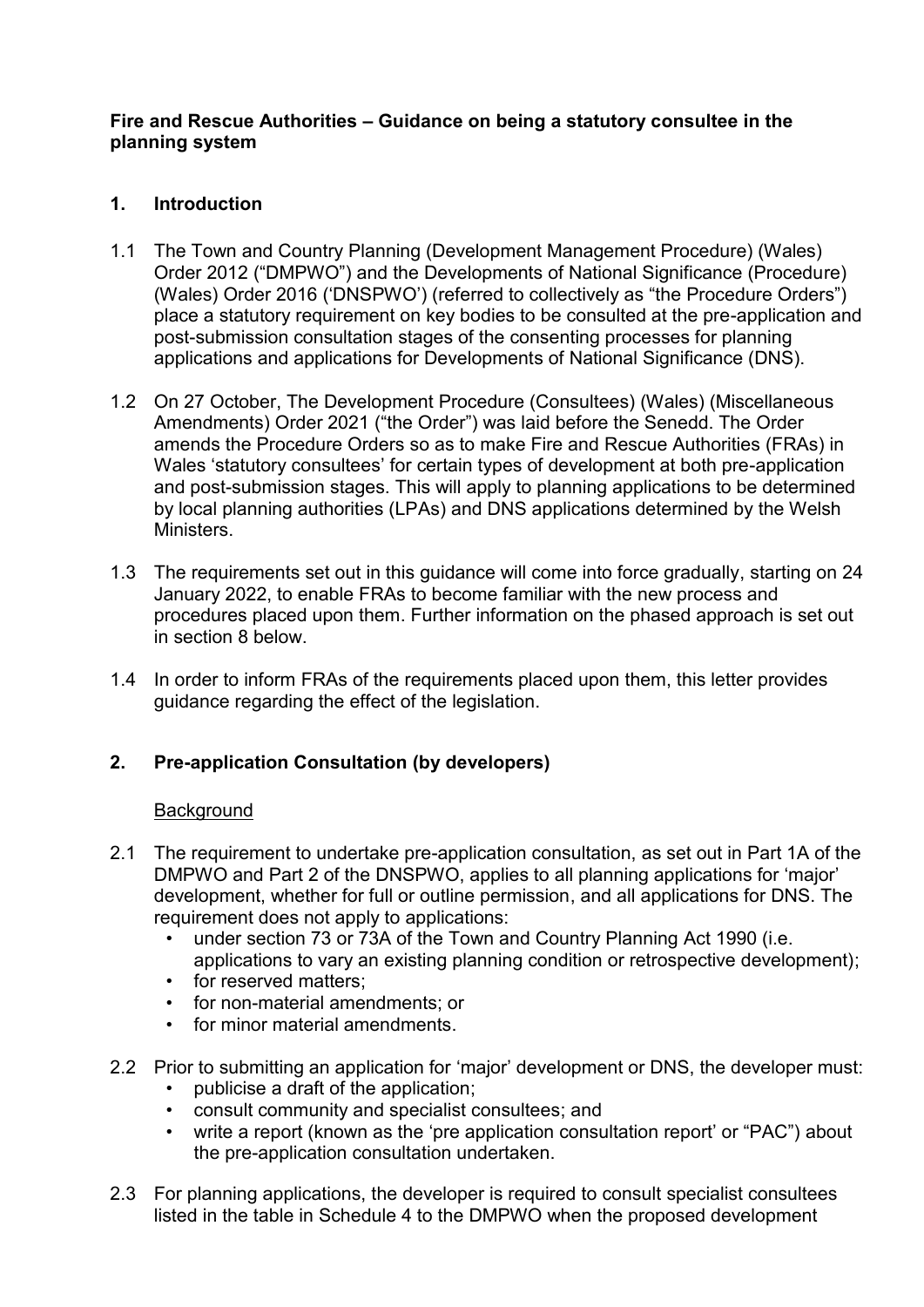meets the corresponding 'description of development' listed in column 2 of that table. In the case of FRAs, this will be the following types of development:

- waste development (as defined in article 2 of DMPWO);<br>• the provision of dwellinghouses where either the number
- the provision of dwellinghouses where either the number of dwellinghouses to be provided is 10 or more or the development is to be carried out on a site having an area of 0.5 hectares or more and it is not known whether the number of dwellinghouses to be provided is 10 or more;
- the provision of a building or buildings where the floor space to be created by the development is 1,000 square metres or more; or
- development carried out on a on a site having an area of 1 hectare or more.
- 2.4 For DNS applications, the developer is required to consult specialist consultees listed in the table in Schedule 5 to the DNSPWO when the proposed development meets the corresponding 'description of development' listed in column 2 of that table. In the case of FRAs, this will be the following types of development:
	- waste development;
	- the provision of a building or buildings where the floor space to be created by the development is 1,000 square metres or more; or
	- development carried out on a site having an area of 1 hectare or more.

## What to expect from the developer

- 2.5 The developer must provide information to the FRA as the consultee (either in hard copy, electronically or via a website) which includes the following:
	- Requisite notice under the Procedure Orders for planning applications and DNS applications.
	- All information that would be required to be submitted as part of a formal planning application or DNS application. This includes all the information on the relevant application form.
	- Scaled plans, with north arrow, to identify the land to which the application relates.
	- All other scaled plans, drawings and information that would be required to describe the proposed development. This includes any technical documents that would be needed in order to validate any subsequent application.
	- Design and Access Statement.
	- Any information that would be needed in order to accord with any local validation requirements of the relevant determining authority.
- 2.6 In addition to the above, applications for DNS may also include the following:
	- A copy of the notice from the Welsh Ministers accepting notice of the proposed development.
	- Any particulars or evidence required by the Welsh Ministers.
	- Where applicable, a statement referred to as the environmental statement for the proposed development.
	- A written statement about any secondary consent connected with the proposed application, together with the draft application form and documents associated with such consents.
	- In the case of development consisting of the construction, extension or alteration of an onshore wind generating station that generates electricity, a written statement about the length of the proposed line and its nominal voltage.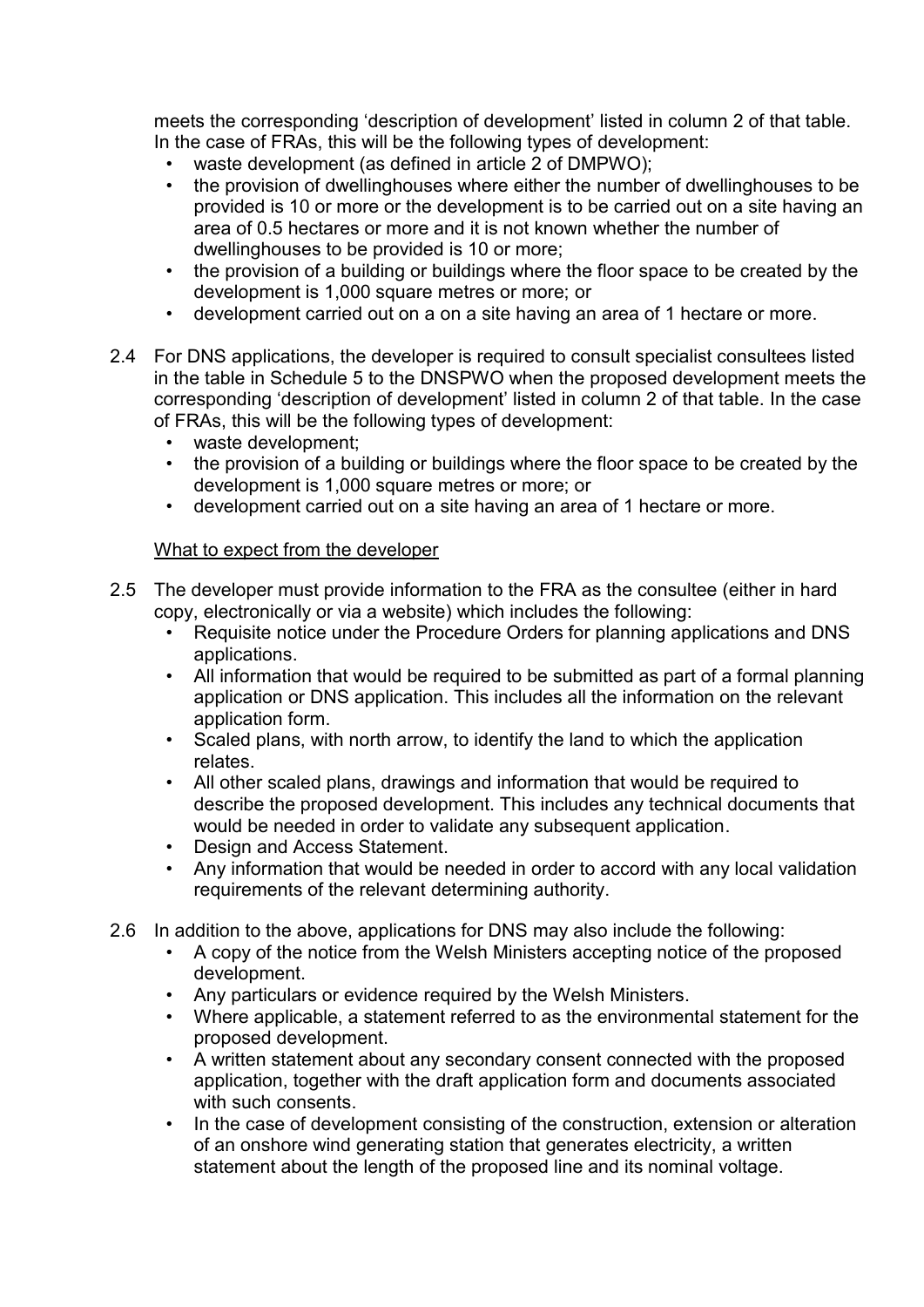#### Timescales to respond

- 2.7 On receipt of the requisite notice, the FRA is required to provide a 'substantive response' to the developer within 28 days (42 days in the case of applications for DNS).
- 2.8 In some cases, particularly when considering more complex and technical schemes, FRAs may request an extension of time to fully consider the proposed development. Developers have discretion on whether to accept an extension of time.

#### What is a substantive response?

- 2.9 In line with the requirements in the Procedure Orders, a 'substantive response' to be required by the FRA would be one which:
	- a) confirms the FRA has no comment to make; or
	- b) confirms the FRA has no objection to the proposed development and refers the applicant to [any] current standing advice by the FRA on the subject of the consultation; or
	- c) advises the developer of any concerns identified in relation to the proposed development and how those concerns can be addressed; or
	- d) advises the developer that the FRA has concerns and that it would object to an application for planning permission made in the same or substantially the same terms and sets out the reasons for those objections.
- 2.10 It is important to ensure that any matters raised in response to the consultation must be material planning considerations, i.e. must be planning matters. These are matters that are relevant to the regulation of the development and use of land in the public interest, towards the goal of sustainability. Material considerations must also be fairly and reasonably related to the development concerned. The Courts are the final arbiters of what may be regarded as material considerations in relation to any particular application.
- 2.11 From previous discussions with FRAs and representations submitted through the public consultation exercise, the key planning matters of consideration and the focus of a FRA's response will be:
	- Access ensuring adequate access to a site for appropriate numbers and types of fire appliances; and
	- Water ensuring adequate supply of water for fire-fighting purposes.
- 2.12 These are relevant, material planning considerations that can be taken into account by LPAs or Welsh Ministers when determining a planning application. Any non-planning matters, such as matters regulated by the Building Regulations, should not form part of a response since these matters cannot be taken into consideration by the LPA or Welsh Ministers. This may include matters such as means of escape, alarm strategies, or need for sprinklers or other fire suppression and control systems.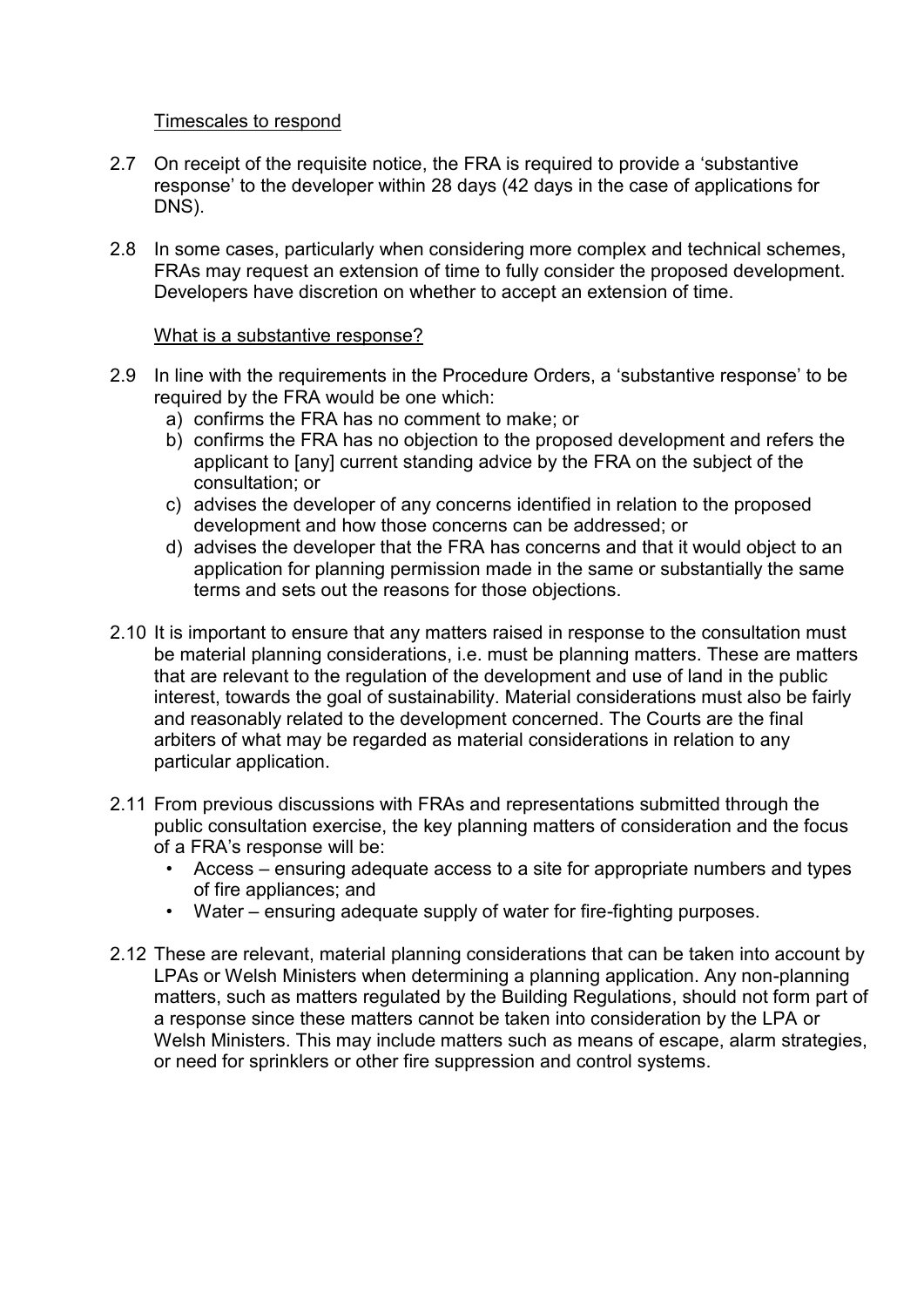# **3. Post-submission consultation by Local Planning Authorities**

## **Background**

- 3.1 Article 14 of the DMPWO requires LPAs to consult FRAs (and other relevant specialist consultees) prior to determining an application for planning permission for the types of development listed in paragraph 2.3.
- 3.2 LPAs will also be required to consult FRAs to inform their determination of applications for developments representing higher fire risk, specially applications:
	- which provide ten or more flats (whether by increasing the number of flats within an existing building or otherwise); or
	- which provide residential accommodation of ten or more rooms, not contained in dwellinghouses or flats, which are not solely used for cooking purposes and are not toilet facilities, service rooms, corridors, laundry rooms, hallways or utility rooms; or
	- involving the provision of residential accommodation of ten or more rooms contained in a dwellinghouse or flat used as a house in multiple occupation (HMO), which are not solely used for cooking purposes and are not toilet facilities, service rooms, corridors, laundry rooms, hallways or utility rooms.
- 3.3 For clarity, the above criteria will capture applications for other forms of residential accommodation such as care homes, hotels, HMOs and student accommodation.
- 3.4 FRAs will be provided with a copy of the application (this can be in a digital format via a website) and with notice that a consultation response is requested.

## What is a substantive response?

- 3.5 The duty to provide a 'substantive response' is slightly different depending on whether the development proposal was subject to mandatory pre-application consultation with the FRA.
- 3.6 Where no statutory pre-application consultation has taken place, or where consultation was undertaken but the FRA failed to provide a response, a 'substantive response' is one which:
	- a) confirms the FRA has no comment to make;
	- b) confirms the FRA has no objection to the proposed development and refers the LPA to any current standing advice by the FRA on the subject of the consultation;
	- c) advises the LPA of any concerns identified in relation to the proposed development and how those concerns can be addressed by the applicant; or
	- d) advises the LPA that the FRA objects to the proposed development and sets out the reasons for the objection.
- 3.7 Where pre-application consultation has taken place and the FRA has given a response at that consultation stage (in accordance with the requirements set out in paragraph 2.9), a 'substantive response' to be provided is one which:
	- a) confirms the FRA has no further comment to make in respect of the proposed development and confirms that any comments provided at the pre-application consultation stage remain relevant;
	- b) advises the LPA of any new concerns identified in relation to the proposed development, why the concerns were not identified in the response provided at the pre-application stage and :-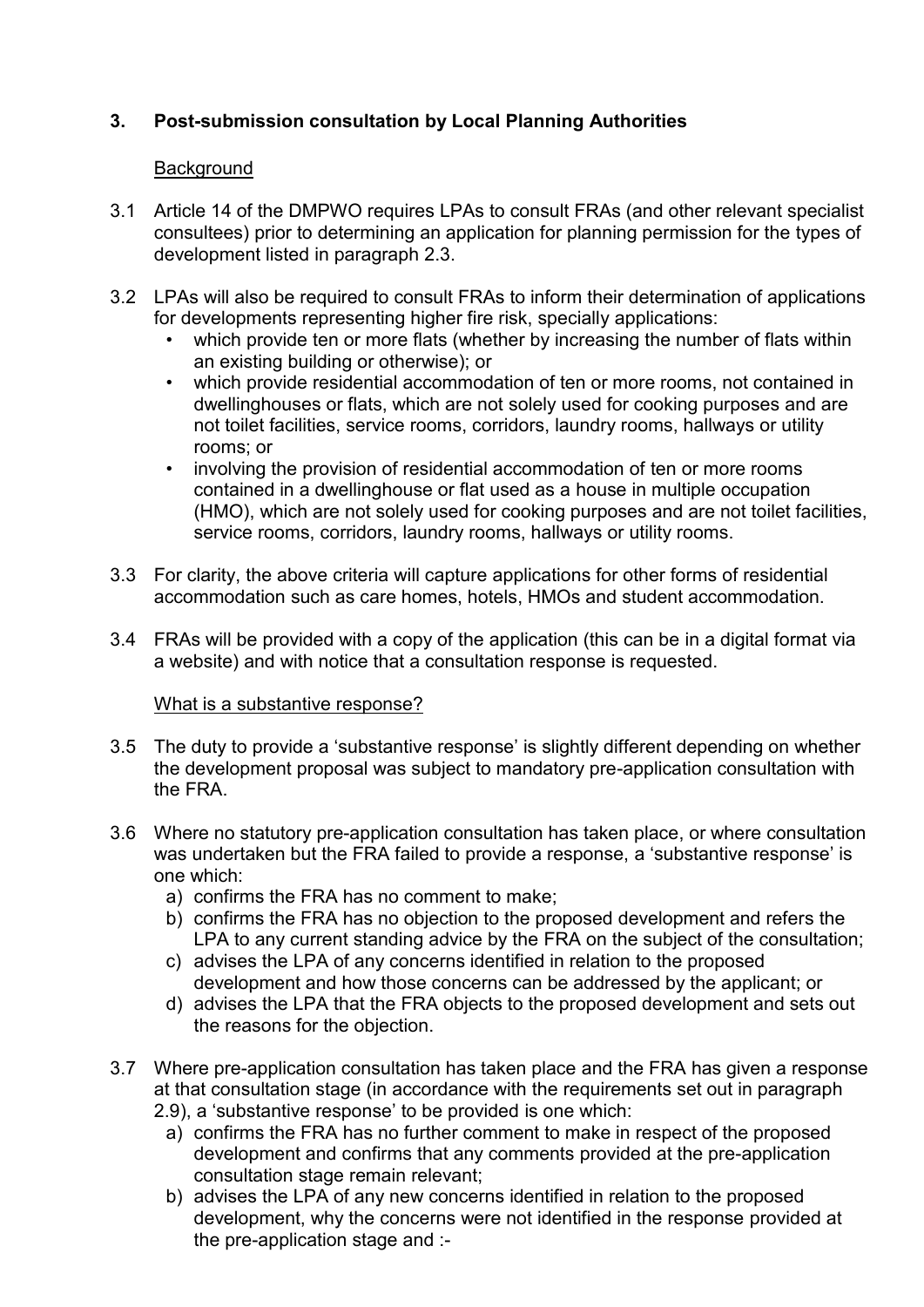- (i) how the concerns can be addressed by the applicant; or
- (ii) that the FRA objects to the proposed development and sets out the reasons for the objection.
- 3.8 The advice set out in paragraphs 2.10 2.12 also applies.
- 3.9 In determining the application, the LPA must take into account any representations received from a consultee. The weight the LPA attach to the material considerations raised in a FRA response will be a matter of judgement, however the LPA must demonstrate that, in reaching its decision, they have considered all relevant planning related matters. Generally greater weight is attached to issues supported by evidence rather than solely by assertion.

## Timescales to respond

3.10 Upon receiving a consultation from the LPA, FRAs must provide a substantive response to the consultation within a period of 21 days (30 days in the case of an Environmental Impact Assessment [EIA] application) unless an alternative time period is agreed in writing. This period commences on the day on which notice is given or, if earlier, the date a copy of the application is received.

## **4. Local Planning Authorities discretion to consult on applications for approval, consent or agreement relating to a planning application**

#### **Background**

- 4.1 Where a LPA receive an application for approval, consent or agreement relating to a planning application on which FRAs were originally consulted, they will have the discretion to decide whether to consult FRAs for their views.
- 4.2 Where a LPA choose to consult they will be required to provide the following information to a FRA in order for it to be a valid consultation, and trigger the 21 day timescale for response:
	- a copy of the application form:
	- the reference number allocated by the LPA to the original application;
	- any drawings in connection with the relevant application; and
	- any report issued to the LPA in connection with the relevant application.

#### Timescales to respond

- 4.3 Upon receiving a consultation from the LPA, a FRA must provide a substantive response to the consultation within a period of 21 days unless an alternative time period is agreed in writing with the LPA.
- 4.4 The statutory consultation period will commence either on the day on which the views of the FRA are sought or, where there is more than one document, the day upon which the last of those documents is received by the FRA if sent at different times.
- 4.5 LPAs have flexibility on how they issue the consultation (e.g. hard copy or electronic). Where a LPA writes or emails FRAs to inform them that these details can be found on the LPA website (rather than email the information as attachments or provide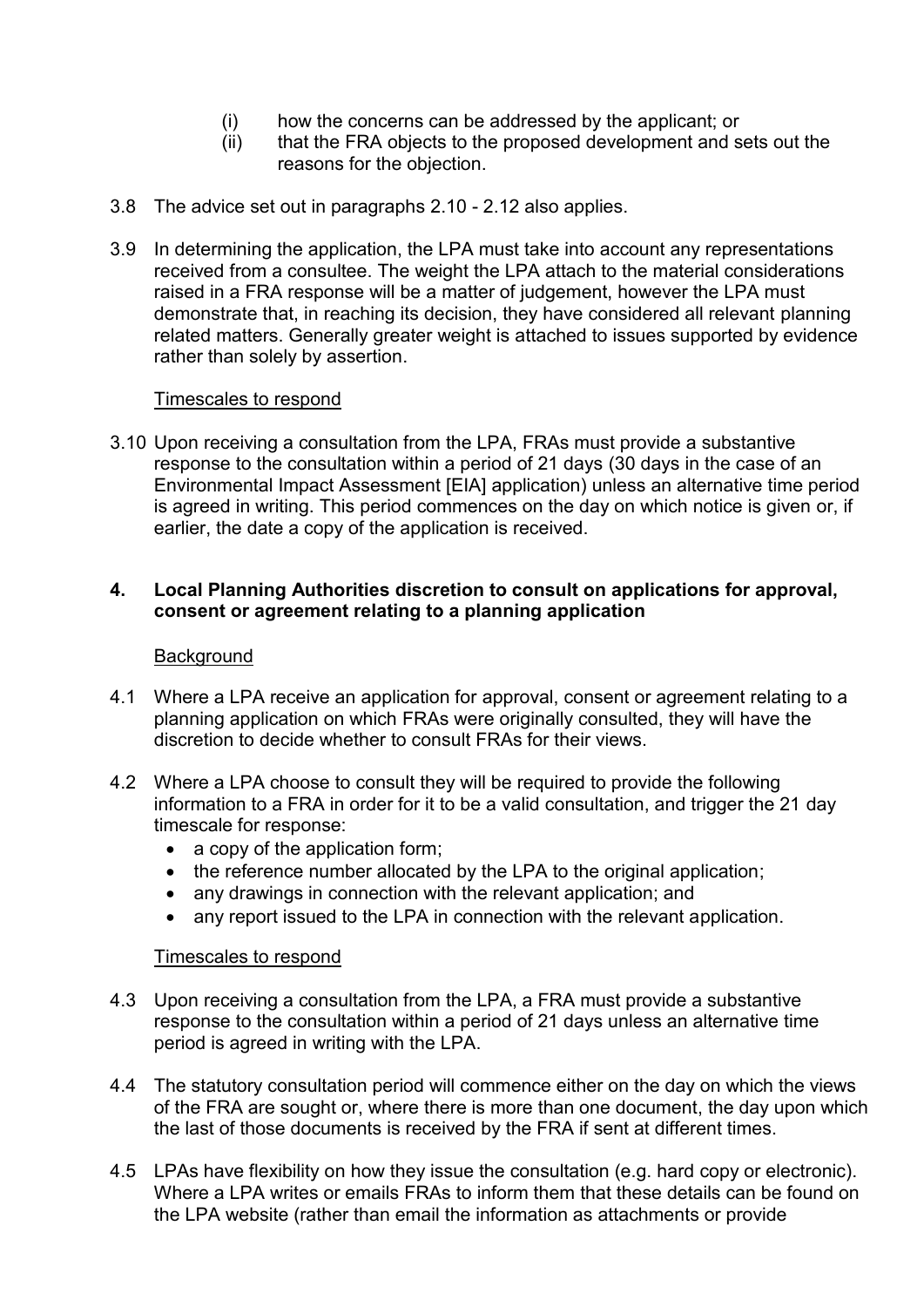hardcopies) the 21 day period will only be taken to have commenced when the last of these documents is available to view on that website.

## What is a substantive response?

- 4.6 Where an FRA is consulted by the LPA on these types of applications a substantive response is one which:
	- confirms the FRA has no comment to make;
	- the FRA has no objection to the matters which are subject to the consultation and refers the LPA to [any] standing advice;
	- advises of any concerns identified in relation to the matters which are the subject of the consultation, and how those concerns can be addressed; or
	- advises the FRA objects to the matters which are the subject of the consultation and sets out the reasons for the objection.
- 4.7 The advice set out in paragraphs 2.10 2.12 also applies.

# **5. Post-submission consultation by the Welsh Ministers (DNS)**

#### **Background**

- 5.1 Article 22 of the DNSPWO requires the Welsh Ministers to consult FRAs (and other relevant specialist consultees) before determining a DNS application. The types of development upon which FRAs will be consulted is set out in paragraph 2.4.
- 5.2 FRAs will be provided with a copy of the application (this can be in a digital format via a website) and with notice that a consultation response is requested.

#### Timescales to respond

5.3 Upon receiving a consultation from the Welsh Ministers, a FRA must provide a substantive response to the consultation within a period of 21 days (30 days in the case of an EIA application) unless an alternative time period is agreed in writing with the Welsh Ministers. This period commences on the day on which notice is given.

#### What is a substantive response?

- 5.4 The duty to provide a 'substantive response' for DNS applications mirrors the approach in responding to a consultation from an LPA on planning applications, where the response to be provided slightly differs depending on whether the FRA responded to the request for consultation as part of mandatory pre-application consultation.
- 5.5 Where consultation was undertaken but the FRA failed to provide a response, a 'substantive response' is one which:
	- a) confirms the FRA has no comment to make;
	- b) confirms the FRA has no objection to the proposed development and refers the Welsh Ministers to any current standing advice by the FRA on the subject of the consultation;
	- c) advises the Welsh Ministers of any concerns identified in relation to the proposed development and how those concerns can be addressed by the applicant; or
	- d) advises the Welsh Minister that the FRA objects to the proposed development and sets out the reasons for the objection.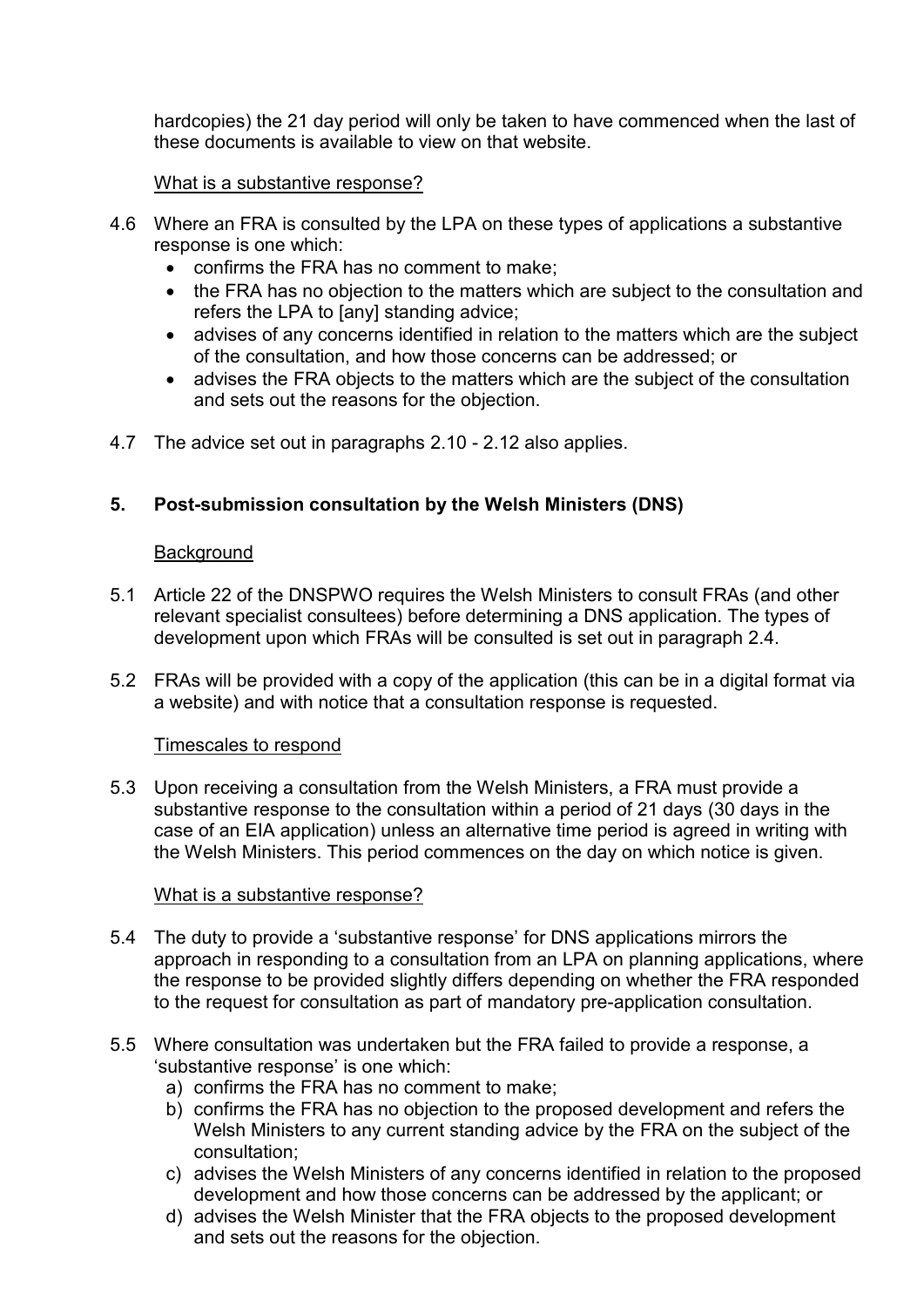- 5.6 Where pre-application consultation has taken place and the FRA has given a response at that consultation stage (in accordance with the requirements set out in paragraph
	- 2.9) a 'substantive response' to be provided is one which:
		- a) confirms the FRA has no further comment to make in respect of the proposed development and confirms that any comments made at the pre-application consultation stage remain relevant; or
		- b) advises the Welsh Ministers of any new concerns identified in relation to the proposed development, why the concerns were not identified in the response provided at the pre-application consultation stage and -
			- (i) how the concerns can be addressed by the applicant; or
			- (ii) that the FRA objects to the proposed development and sets out the reasons for the objection.
- 5.7 The advice set out in paragraphs 2.10 2.12 also applies.
- 5.8 In determining the application, the Welsh Ministers must take into account any representations received from a consultee. The weight the Welsh Ministers attach to the material considerations raised in a FRA response will be a matter of judgement, however the Welsh Ministers must demonstrate that, in reaching their decision, they have considered all relevant planning related matters. Generally greater weight is attached to issues supported by evidence rather than solely by assertion.

# **6. Reporting**

- 6.1 As a statutory consultee, no later than 1 July each calendar year, FRAs are required to provide the Welsh Government the following data:
	- the number of occasions on which the FRA were consulted:
	- the number of occasions on which the FRA provided a substantive response (i.e. either a response to the applicant on statutory pre-application consultation, or a response to the LPA or Welsh Ministers on a planning applications and DNS applications); and,
	- the number of occasions on which each FRA gave a substantive response outside the period prescribed and a summary of the reasons why.
- 6.2 FRAs are free to determine how the above information is presented. However, to provide a report that meets the statutory requirements and provides context to the statistics provided, FRAs may find it beneficial to replicate the following structure:
	- 1) **Introduction**: a short section outlining the role as a statutory consultee.
	- 2) **Key issues in the reporting year**: this section is an opportunity to comment on any specific challenges you have faced, or to highlight positive work that has been undertaken.
	- 3) **Performance against the indicators**: provide statistical figures for the data set. This data should be separated into data for pre-application consultation and consultation from the LPA or Welsh Ministers. A summary of the reasons for late responses should also be included.
	- 4) **Reflection**: this section provides an opportunity to identify areas that are performing well and areas where performance could be better.
- 6.3 The length of the report should be proportional to the number of responses.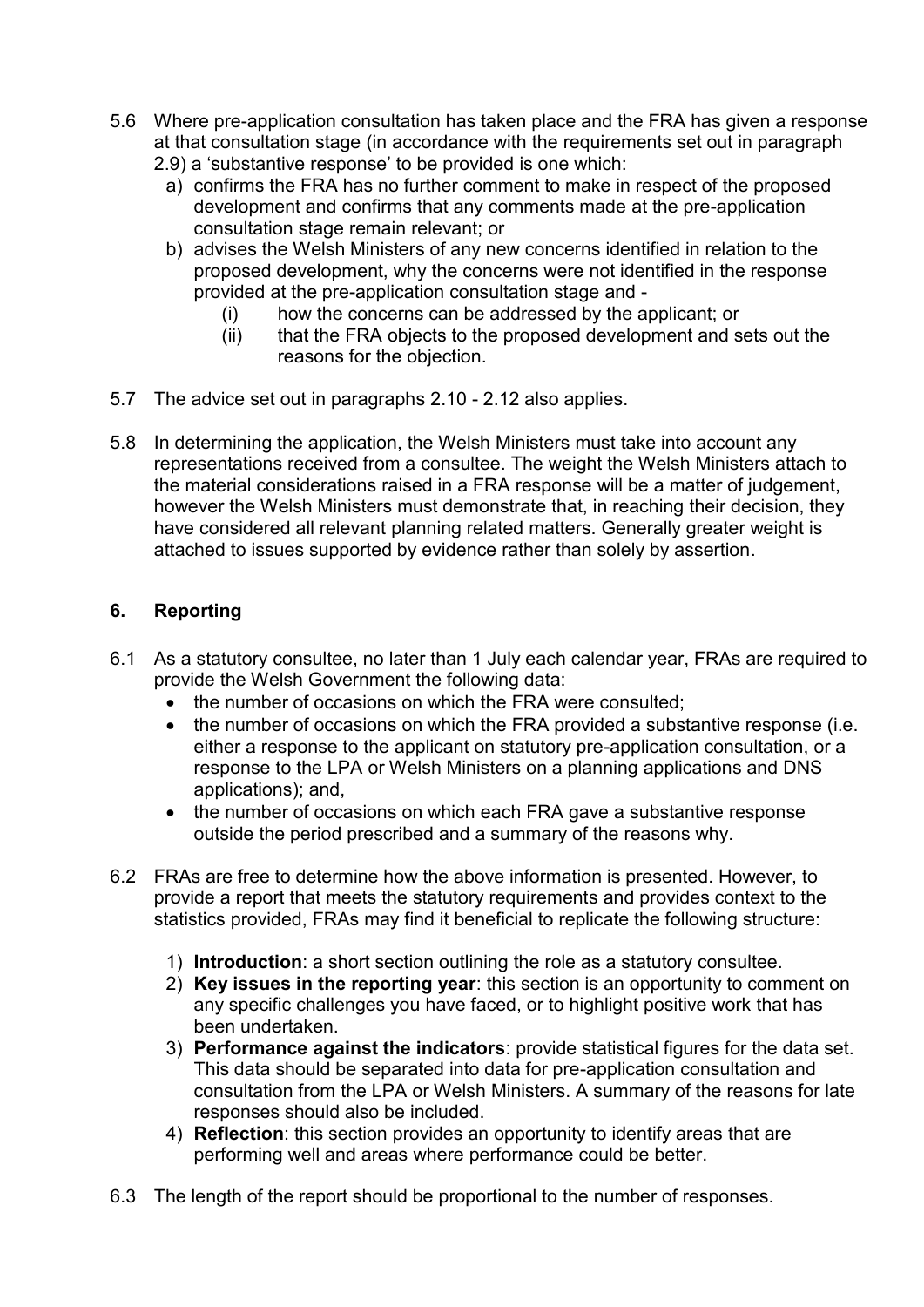6.4 The data is used to identify both good and poor performance so the Welsh Ministers can review how the statutory consultee involvement in the planning application process is operating. Those who fail to provide data will be recorded as poorly performing and identified in the Welsh Government's All Wales Annual Performance Report.

## **7. Contact Details**

7.1 FRAs are advised to publish a means of contact, such as a dedicated email address, which can be used by developers and LPAs to submit consultation requests. This information should be published on each FRA website to aid accessibility.

## **8. Transitional arrangements**

- 8.1 Whilst the Order has been laid, FRAs will not immediately begin to receive requests for consultation. Transitional arrangements have been put in place to phase implementation to enable FRAs to adapt and become familiar with the requirements in order to be ready to receive and respond to consultation requests when the statutory requirements for developers and determining authorities to consult FRAs come into force.
- 8.2 Table 1 provide a summary of the phased implementation period.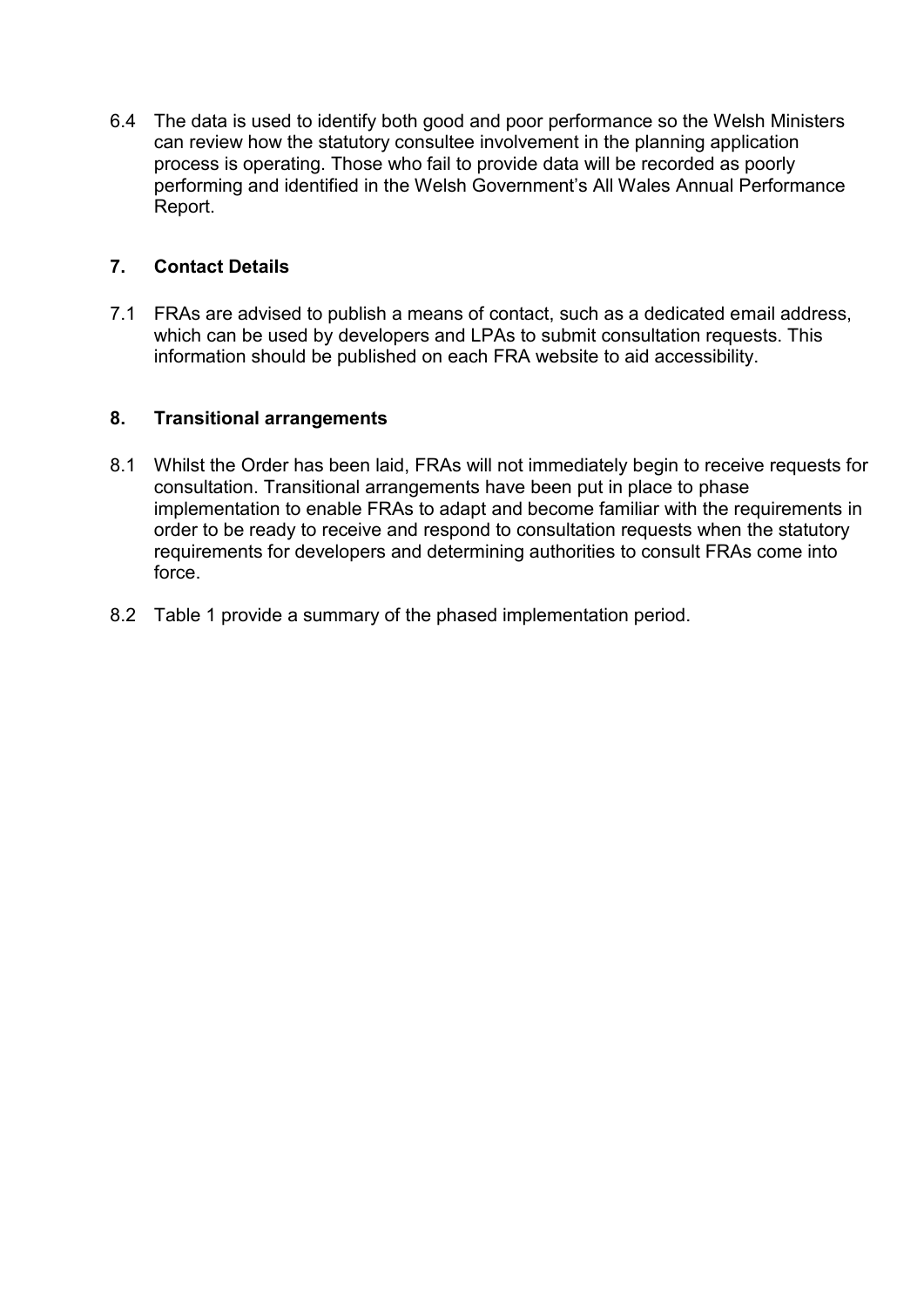|                                                                                                                                                                                                        | Table 1: Transitional arrangements for consultation with FRAs                                                                                 |                                                                                                                                                       |                                                                                                                                                       |
|--------------------------------------------------------------------------------------------------------------------------------------------------------------------------------------------------------|-----------------------------------------------------------------------------------------------------------------------------------------------|-------------------------------------------------------------------------------------------------------------------------------------------------------|-------------------------------------------------------------------------------------------------------------------------------------------------------|
|                                                                                                                                                                                                        | <b>Consultation with FRAs required for applications submitted</b><br>(including notifications made to Welsh Ministers in the case of<br>DNS): |                                                                                                                                                       |                                                                                                                                                       |
|                                                                                                                                                                                                        | 27 October 2021-<br><b>23 January 2022</b>                                                                                                    | 24 January 2022 - 24<br>April 2022                                                                                                                    | 25 April (onwards)                                                                                                                                    |
| <b>Planning Applications determined by LPAs</b>                                                                                                                                                        |                                                                                                                                               |                                                                                                                                                       |                                                                                                                                                       |
| Developers to<br>undertake pre-<br>application<br>consultation with FRAs<br>under Article 2D of the<br><b>DMPWO</b>                                                                                    | X                                                                                                                                             | Developers to start<br>pre application<br>consultation with<br>FRAs*                                                                                  | Pre-application<br><b>Consultation Report</b><br>(PAC) must include<br>consultation with FRA<br>for validation of<br>application by the LPA           |
| <b>Consultation by LPAs</b><br>at application stage<br>under Article 14 of the<br><b>DMPWO</b>                                                                                                         | X                                                                                                                                             | X                                                                                                                                                     |                                                                                                                                                       |
| <b>Statutory requirement</b><br>for FRAs to provide a<br>substantive response<br>to any consultation<br>received under<br>articles 2E and 15E of<br>DMPWO (and articles<br>10 and 23 of the<br>DNSPWO) | X                                                                                                                                             |                                                                                                                                                       |                                                                                                                                                       |
| <b>DNS Applications</b>                                                                                                                                                                                |                                                                                                                                               |                                                                                                                                                       |                                                                                                                                                       |
| Consultation by<br>developers (Article 9<br>of the DNSPWO) and<br>the Welsh Ministers<br>(Article 22 of the<br>DNSPWO) for<br>applications for DNS                                                     | X                                                                                                                                             | (excluding<br>applications submitted<br>where notification to<br>the Welsh Ministers<br>was undertaken by<br>the developer before<br>24 January 2022) | (excluding applications<br>submitted where<br>notification to the Welsh<br>Ministers was<br>undertaken by the<br>developer before 24<br>January 2022) |

**\* Whilst there is no statutory requirement for applications submitted prior to 25 April 2022 to include confirmation in the PAC of consultation with FRAs, developers nonetheless should begin undertaking consultations during this period as part of the statutory pre-application consultation process in preparation for the submission of planning application on or after 25 April.**